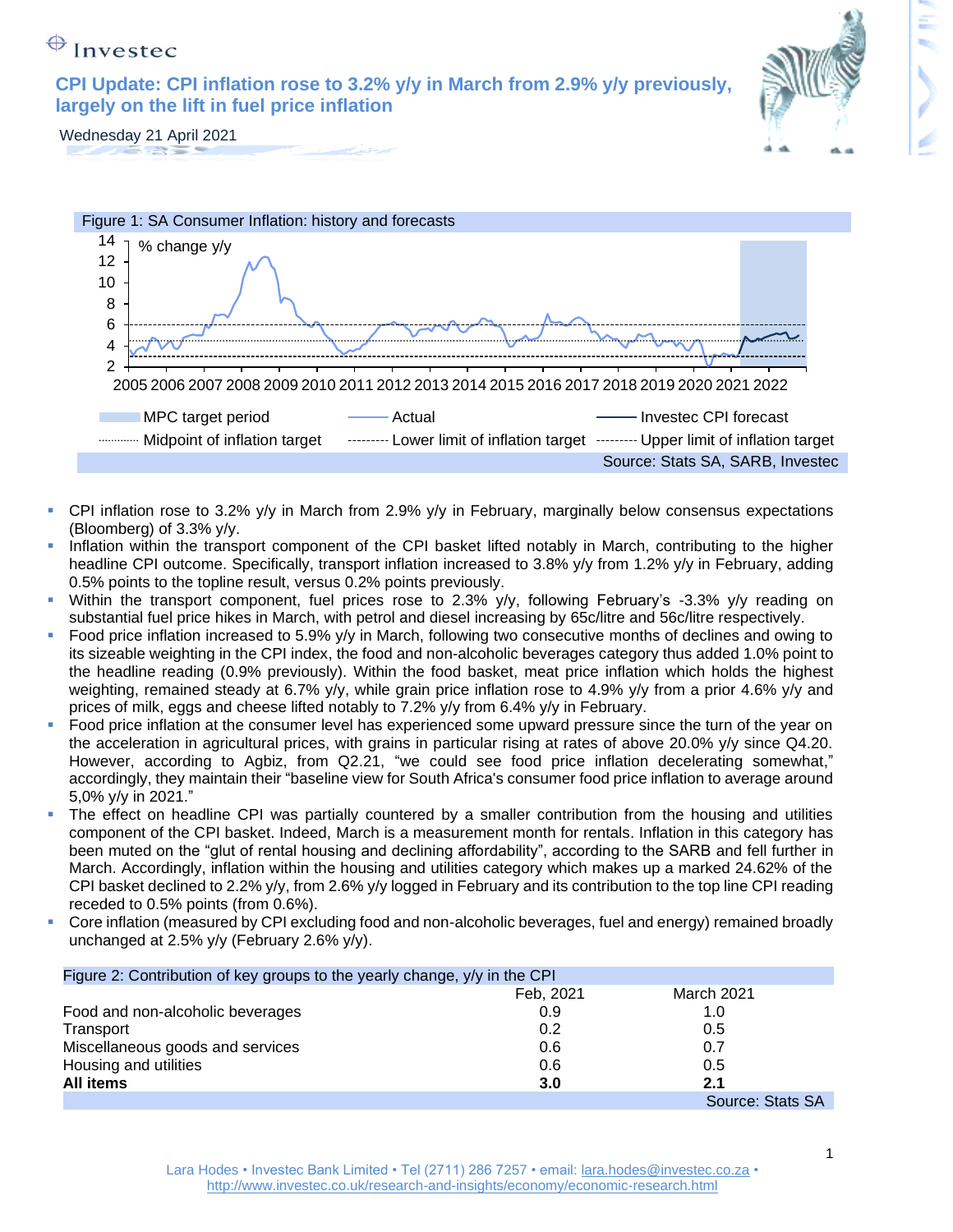# $\bigoplus$  Investec

#### **CPI Update: CPI inflation rose to 3.2% y/y in March from 2.9% y/y previously, largely on the lift in fuel price inflation**



Important Disclaimer – please read

For the purposes of this disclaimer, Investec shall include Investec Bank Limited, its ultimate holding company, a subsidiary (or a subsidiary of a subsidiary) of that entity, a holding company of that entity or any other subsidiary of that holding company, and any affiliated entity of any such entities. "Investec Affiliates" shall mean any directors, officers, representatives, employees, advisers or agents of any part of Investec.

The information and materials presented in this report are provided to you solely for general information and should not be considered as an offer or solicitation of an offer to sell, buy or subscribe to any securities or any derivative instrument or any other rights pertaining thereto.

The information in this report has been compiled from sources believed to be reliable, but neither Investec nor any Investec Affiliates accept liability for any loss arising from the use hereof or makes any representations as to its accuracy and completeness. Any opinions, forecasts or estimates herein constitute a judgement as at the date of this report. There can be no assurance that future results or events will be consistent with any such opinions, forecasts or estimates. Past performance should not be taken as an indication or guarantee of future performance, and no representation or warranty, express or implied is made regarding future performance. The information in this report and the report itself is subject to change without notice. This report as well as any other related documents or information may be incomplete, condensed and/or may not contain all material information concerning the subject of the report; its accuracy cannot be guaranteed. There is no obligation of any kind on Investec or any Investec Affiliates to update this report or any of the information, opinions, forecasts or estimates contained herein.

Investec (or its directors, officers or employees) may, to the extent permitted by law, own or have a position or interest in the financial instruments or services referred to herein, and may add to or dispose of any such position or may make a market or act as a principal in any transaction in such financial instruments. Investec (or its directors, officers or employees) may, to the extent permitted by law, act upon or use the information or opinions presented herein, or research or analysis on which they are based prior to the material being published. Investec may have issued other reports that are inconsistent with, and reach different conclusions from, the information presented in this report. Those reports reflect the different assumptions, views and analytical methods of the analysts who prepared them. The value of any securities or financial instruments mentioned in this report can fall as well as rise. Foreign currency denominated securities and financial instruments are subject to fluctuations in exchange rates that may have a positive or adverse effect on the value, price or income of such securities or financial instruments. Certain transactions, including those involving futures, options and other derivative instruments, can give rise to substantial risk and are not suitable for all investors.

This report does not contain advice, except as defined by the Corporations Act 2001 (Australia). Specifically, it does not take into account the objectives, financial situation or needs of any particular person. Investors should not do anything or forebear to do anything on the basis of this report. Before entering into any arrangement or transaction, investors must consider whether it is appropriate to do so based on their personal objectives, financial situation and needs and seek financial advice where needed.

No representation or warranty, express or implied, is or will be made in relation to, and no responsibility or liability is or will be accepted by Investec or any Investec Affiliates as to, or in relation to, the accuracy, reliability, or completeness of the contents of this report and each entity within Investec (for itself and on behalf of all Investec Affiliates) hereby expressly disclaims any and all responsibility or liability for the accuracy, reliability and completeness of such information or this research report generally.

The securities or financial instruments described herein may not have been registered under the US Securities Act of 1933, and may not be offered or sold in the United States of America or to US persons unless they have been registered under such Act, or except in compliance with an exemption from the registration requirements of such Act. US entities that are interested in trading securities listed in this report should contact a US registered broker dealer.

For readers of this report in South Africa: this report is produced by Investec Bank Limited, an authorised financial services provider and a member of the JSE Limited.

For readers of this report in United Kingdom and Europe: this report is produced by Investec Bank Plc ("IBP") and was prepared by the analyst named in this report. IBP is authorised by the Prudential Regulation Authority and regulated by the Financial Conduct Authority and the Prudential Regulation Authority and is a member of the London Stock Exchange. This report is not intended for retail clients and may only be issued to professional clients and eligible counterparties, and investment professionals as described in S19 of the Financial Services and Markets Act 2000 (Financial Promotions) Order 2005.

For readers of this report in Ireland: this report is produced by Investec Bank plc (Irish Branch) and was prepared by the analyst named in this report. Investec Bank plc (Irish Branch) is authorised by the Prudential Regulation Authority in the United Kingdom and is regulated by the Central Bank of Ireland for conduct of business rules.

For readers of this report in Australia: this report is issued by Investec Australia Limited, holder of Australian Financial Services License No. 342737 only to 'Wholesale Clients' as defined by S761G of the Corporations Act 2001.